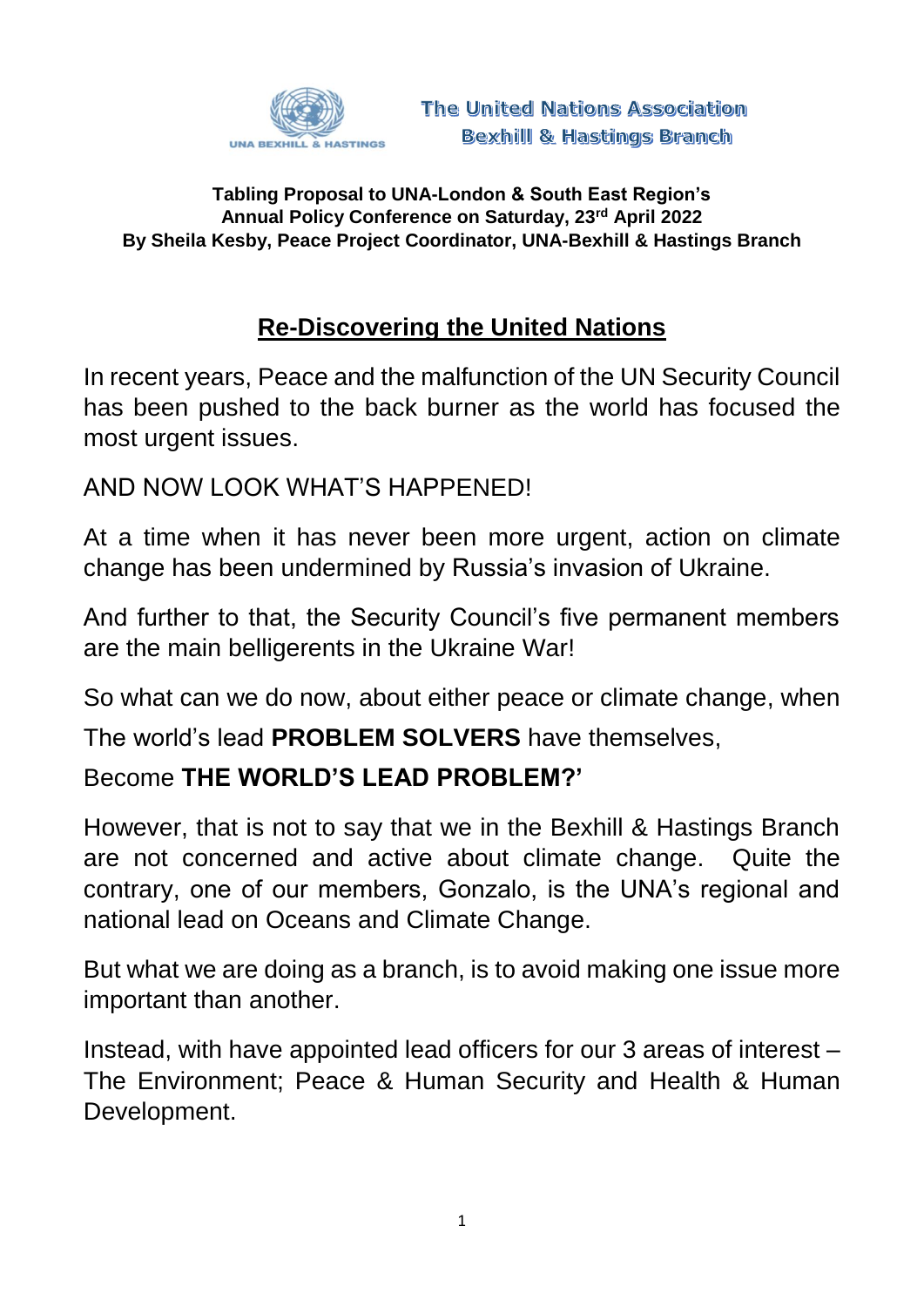And so by deploying the division of labour method, we are able to move forward, at the same time, on all fronts.

This particular proposal is about our Peace and Human Security Programme.

Since 2018, we've held a series of annual speaker/discussion and workshop meetings to celebrate UN Day. This has enabled us to build a policy portfolio.

We now want to try something different because we suspect that the people who learn most from speaker/discussion & workshop type of events are the speakers and workshop leaders.

So … on Bexhill & Hastings behalf, I've written this as a proposal, which I'm tabling here today.

In order to explain where we are coming from, I've written it as if no one knows who I am or much about either the UNA or the UN.

Therefore, it is quite detailed and full of footnotes, but basically, the main points are these:

- 1. The purpose of our UN Day Peace Event in 2022 is to make people more aware of how the UN affects their daily lives and how people in their local communities suffer the fallout from bad decisions and mal-functions of the UN Security Council.
- 2. Therefore, we plan to inspire people to want to know more about how the UN works and how it is *supposed* to work.
- 3. We intend to begin this venture by setting up an experimental online UN Library & Resource Centre called:

## '**Discovering the United Nations'**.

- 4. And then to celebrate UN Day, we plan to introduce an active-self learning participant-led event.
- 5. People will be invited to take part in what we are calling a 'UN Treasure Hunt Quiz'. It will take place around an exhibition – a bit like the UN Roadshow that I used to do with the Region's support.